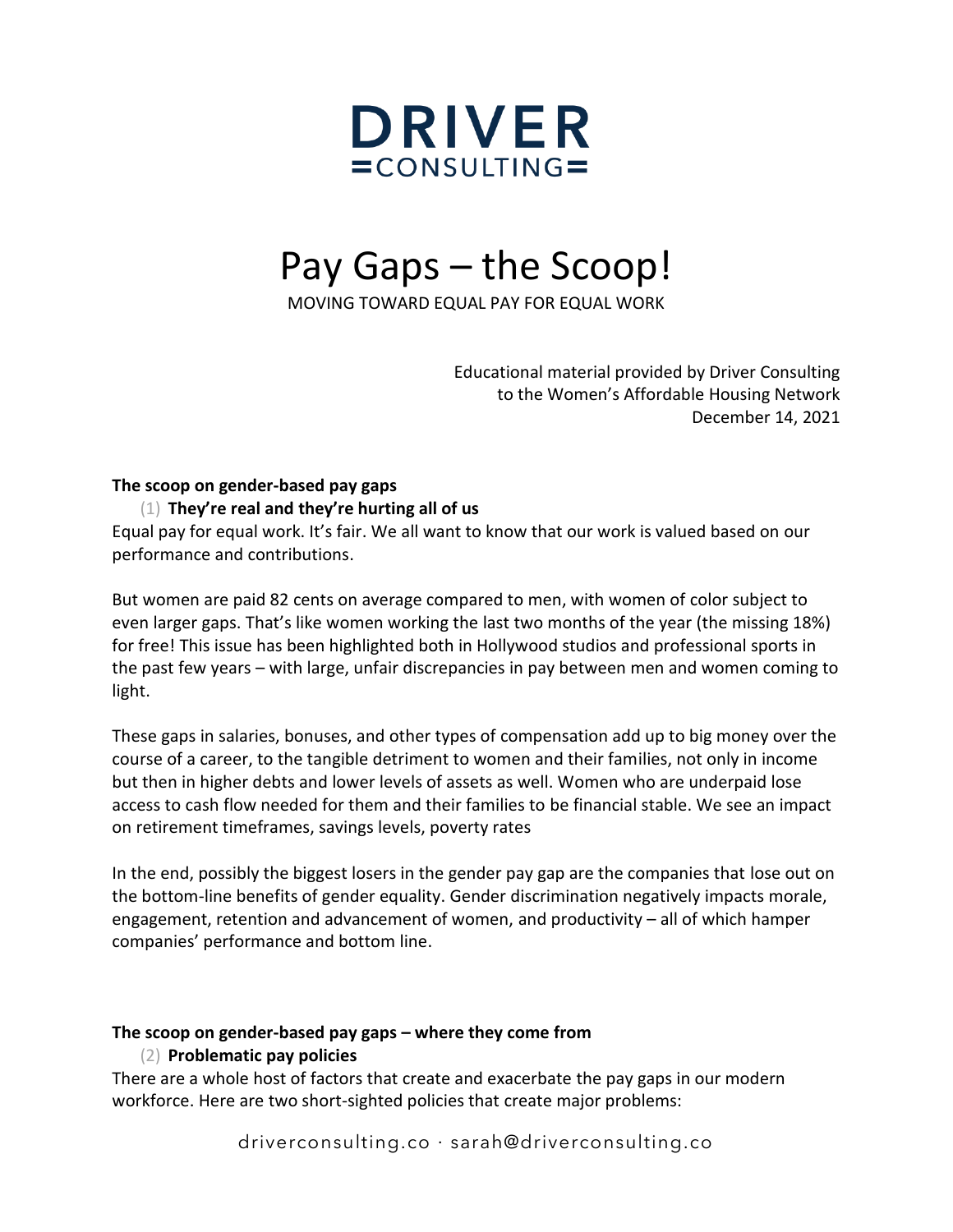

#1 The use of salary history in establishing employees' next pay rates is a policy that unwittingly ensures that the pay gap can never close! When women's salaries are pegged to their old salaries that are even 1% lower than their male colleagues from the get-go, then not only do gaps continue, but they compound! Just as compound interest boosts our 401(k)s rapidly over time, even small deficits in income compound quickly over the course of a career to a huge lifetime earnings loss for women – hundreds of thousands of dollars for the average woman up to a million dollars for women of color.

#2 Unintentional maternity/caregiving penalties ensure that women (who tend to have higher levels of family responsibilities) get the short end of the stick. For example, a woman who shifts to part-time work temporarily often can't access the equivalent pro rata rates as when she was working full-time. She will also often lose access to benefits. Or women who continue full-time may still feel the impacts of their parental leave on raises and bonuses for the year, which also compound over time. Because of these discrepancies and other barriers, many women leave the workforce altogether – at just the time in their careers when companies really need to retain their expertise and experience for key management positions.

These all add up over time in a big way. Studies show that these policies can cause women to miss out on hundreds of thousands of dollars over the course of their career. For the rest of us, these gaps cause our companies to miss out on the gender balance we need to maximize outcomes and profits.

# **The scoop on gender-based pay gaps – where they come from** (3) **Types of pay gaps**

National pay gap data actually roll several different types of gaps into one data point. What all is reflected in this 82 cents statistic?

Do you remember when women's primary professions were primarily nursing and teaching? Options for female professionals were limited so those fields didn't have to provide as competitive salaries as other fields. To this day, women are still catching up to equal representation in higher-paid fields.

In addition, some roles have a history of being stereotypically "female" positions or departments (e.g. communication, HR, education) and you'll sometimes see these departments or roles paid lower on average than departments or roles that are stereotypically "male."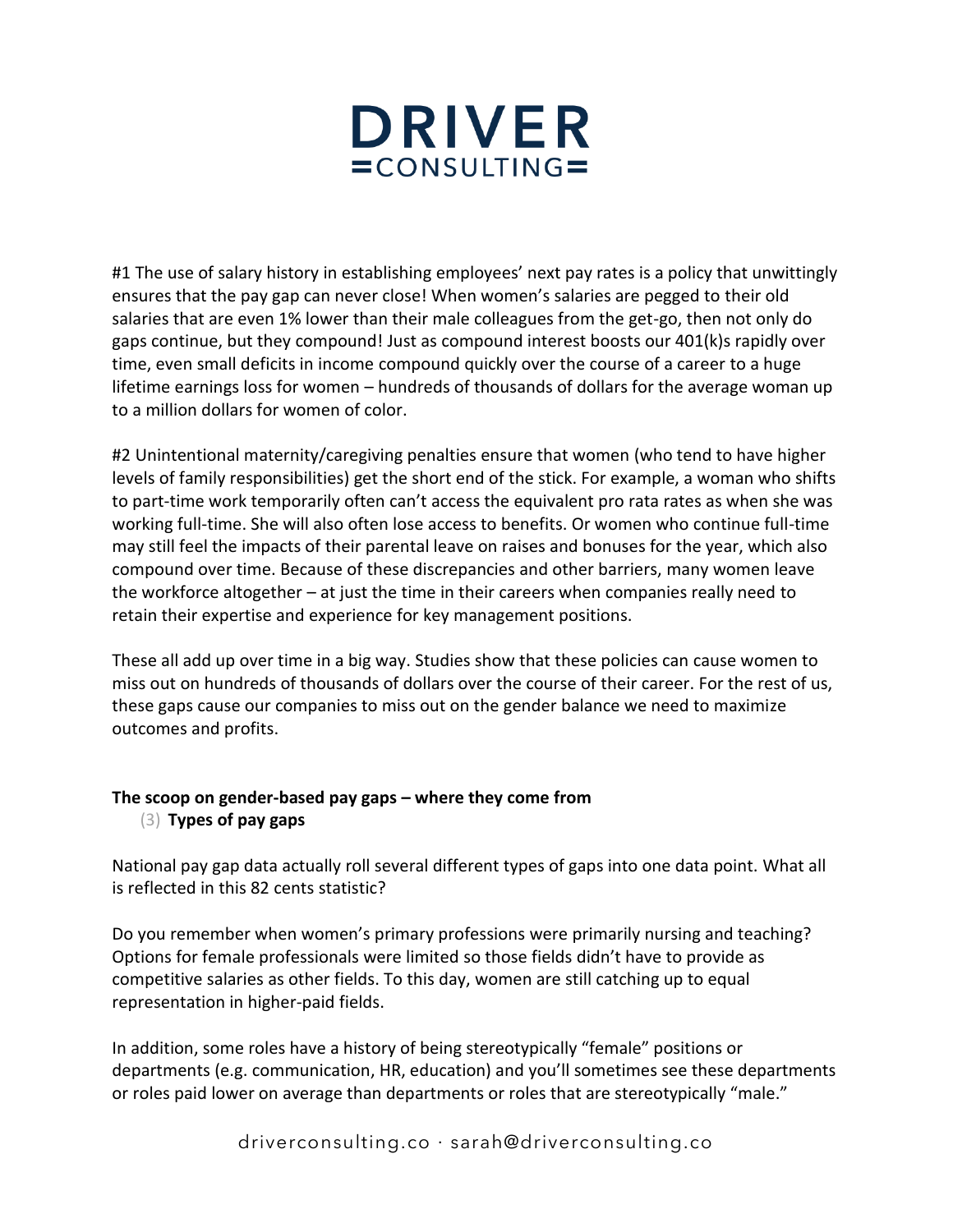

So women face barriers to entering higher-paid fields. They face barriers to attaining higherpaid positions. Female-dominated fields and roles have been underpaid historically.

Women also face straight up wage discrimination – lower pay for the same exact work as their male peers[. This study](https://gender.stanford.edu/news-publications/gender-news/why-does-john-get-stem-job-rather-jennifer) shows how blatant yet unconscious this can be!

*For the study, researchers from Yale University asked more than 100 science faculty members at academic institutions across the country to evaluate one of two student résumés. The résumés were identical except for one small part: The candidate's name was either John or Jennifer.* 

*Despite both candidates having the exact same qualifications and experience, science faculty members were more likely to perceive John as competent and select him for a hypothetical lab manager position. And it didn't stop there. Female and male science faculty members alike offered John a higher salary than they did Jennifer and were more willing to offer him mentoring opportunities.*

Their resumes were **exactly the same** and yet Jennifer was less likely to be considered competent and deemed worth a \$4,000 lower salary than John!

# **The scoop on gender-based pay gaps – why they matter** (4) **Gaps speak loud and clear – and hurt our bottom line**

Pay gaps speak loud and clear about what we value as a company.

What they're paid impacts how your staff perceive themselves and their prospects for advancement. Being paid less than our peers doing the same work is demoralizing and leaves us feeling insecure and undervalued, as well as frustrated and unappreciated. Gender-based pay gaps affect morale, engagement, retention and advancement of women, and productivity – all of which impact the company's performance and bottom line. The gaps hurt everyone.

On the other hand, [research shows that](http://www2.salary.com/l/250572/2017-03-03/c65l) "pay equity is not only good for the individuals impacted, but has also been shown to have a strong positive link to overall engagement, turnover, and customer satisfaction metrics." The payoffs benefit everyone.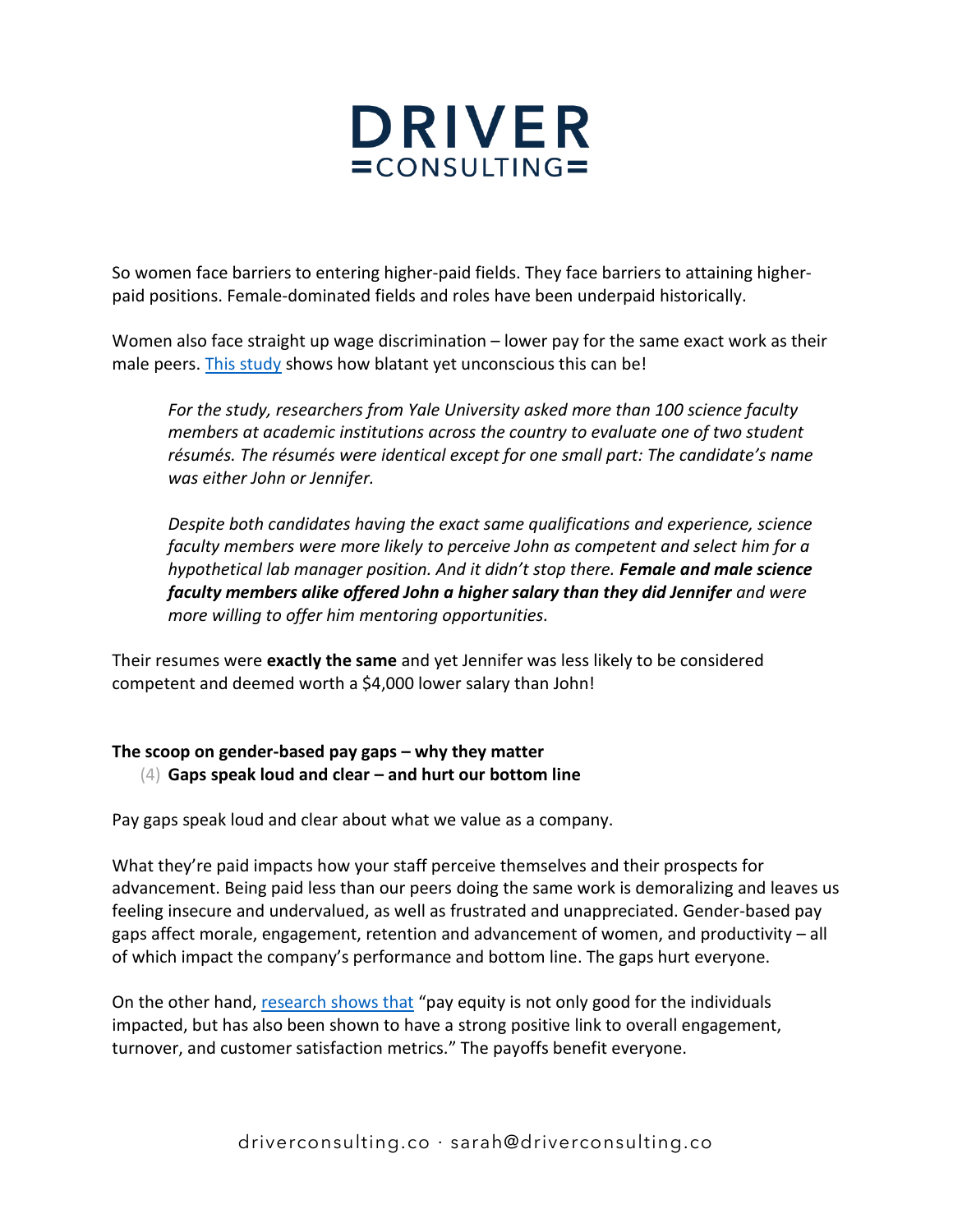

# **The scoop on gender-based pay gaps – where they come from**

(5) **Bias burn**

Nobody sets out to pay men more. It happens without us realizing it. Remember the [experiment](https://gender.stanford.edu/news-publications/gender-news/why-does-john-get-stem-job-rather-jennifer) with "Jennifer" and "John" – where the resumes were *exactly* the same but the evaluation was more favorable for "John" such that they offered "him" a \$4,000 higher salary? I imagine that those 100 scientists thought they were evaluating the candidates on their merits. They didn't realize unconscious bias was affecting their objectivity.

Workplaces are not naturally fair – because human beings are not naturally fair! As human beings, it is proven that we all tend to hire, reward, and promote people who either 1) look like us or who 2) look like our subconscious stereotypes or vision of who succeeds in their respective roles. So if we picture CEOs as tall men, we will tend to replicate that image in our hiring, promotion, and dismissal processes. BOTH men and women are biased against women so women face a tremendous uphill battle in accessing top roles.

We have to put practices in place to minimize the impacts of our biases – practices that minimize subjectivity (where our biases can have an outsized impact) and replace it with objectivity. Objective hiring rubrics and employee evaluation criteria, identical promotion processes for everyone, minimizing "good old boy" network influence … when these changes happen, our workplaces become more fair and our pay gaps shrink too.

# **The scoop on gender-based pay gaps – where they come from**

(6) **Negotiation matters**

"The strongest evidence on effectiveness in narrowing gender disparities is found for policies that increase transparency."

• [NBER report,](https://www.nber.org/papers/w28183) December 2020

Pay gaps thrive when there's secrecy around money, negotiation, and salaries. It's hard to negotiate or advocate for yourself when you don't know the going rate. Often salaries and pay ranges are "insider information" available only through informal networks, which tend to be homogeneous.

Studies have shown that there is a confidence gap between men and women: men tend to be overconfident relative to their abilities and women tend to be underconfident relative to their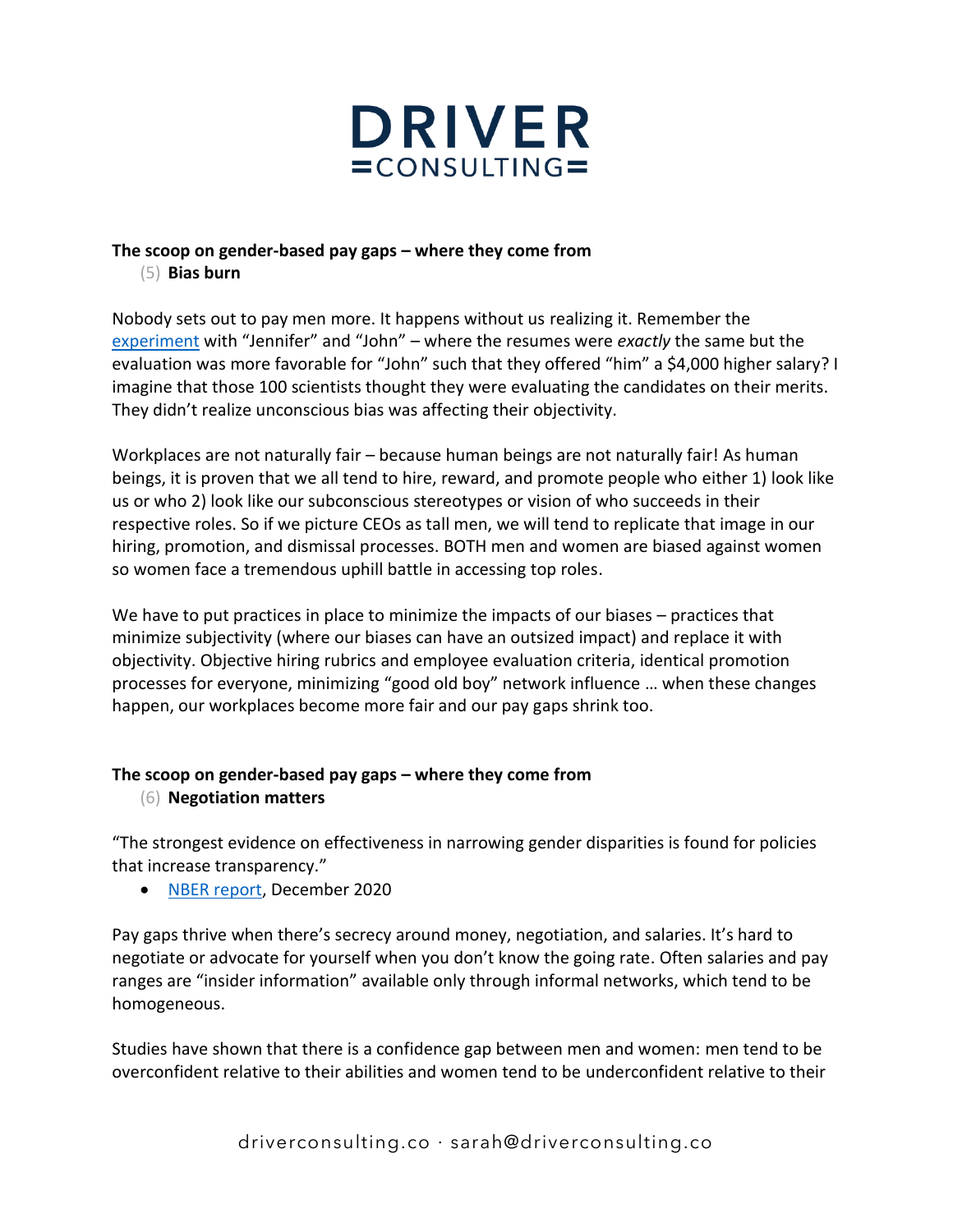

abilities. A lack of transparency around salaries plays into the confidence gap because of the feeling of shooting in the dark.

Recent exposes in Hollywood and professional sports are cutting away at the secrecy around pay gaps and compensation. Last summer on Twitter, the hashtag #publishingpaidme went viral with people publishing the amount they were paid for their book advances. This transparency on social media opened a lot of eyes and empowered stronger negotiations.

Your company needs to decide now: do you want to pay for confidence or do you want to pay for performance? Let your employees know they can negotiate and give them a clear dollar range – you'll see a difference! And if you're an employee, start digging and sharing information!

#### **The scoop on gender-based pay gaps – why does gender balance matter?** (7) **We all win**

Closing pay gaps are an important way to improve gender balance of the teams throughout your company. And why does that matter?

Gender-balanced teams are much more productive than all-male or all-female teams. A genderbalanced team has at least 30% of both men and women. The research of the Gallup organization suggests that gender-balanced teams perform better than single-gender teams for reasons of complementarity. Their [report](http://www.gallup.com/businessjournal/166220/business-benefits-gender-diversity.aspx) finds:

- "Men and women have different viewpoints, ideas, and market insights, which enables better problem solving, ultimately leading to superior performance at the business unit level.
- "A gender-diverse workforce provides easier access to resources, such as various sources of credit, multiple sources of information, and wider industry knowledge.
- "A gender-diverse workforce allows the company to serve an increasingly diverse customer base.
- "Gender diversity helps companies attract and retain talented women. This is especially relevant as more women join the labor force around the world. Companies cannot afford to ignore 50% of the potential workforce and expect to be competitive in the global economy."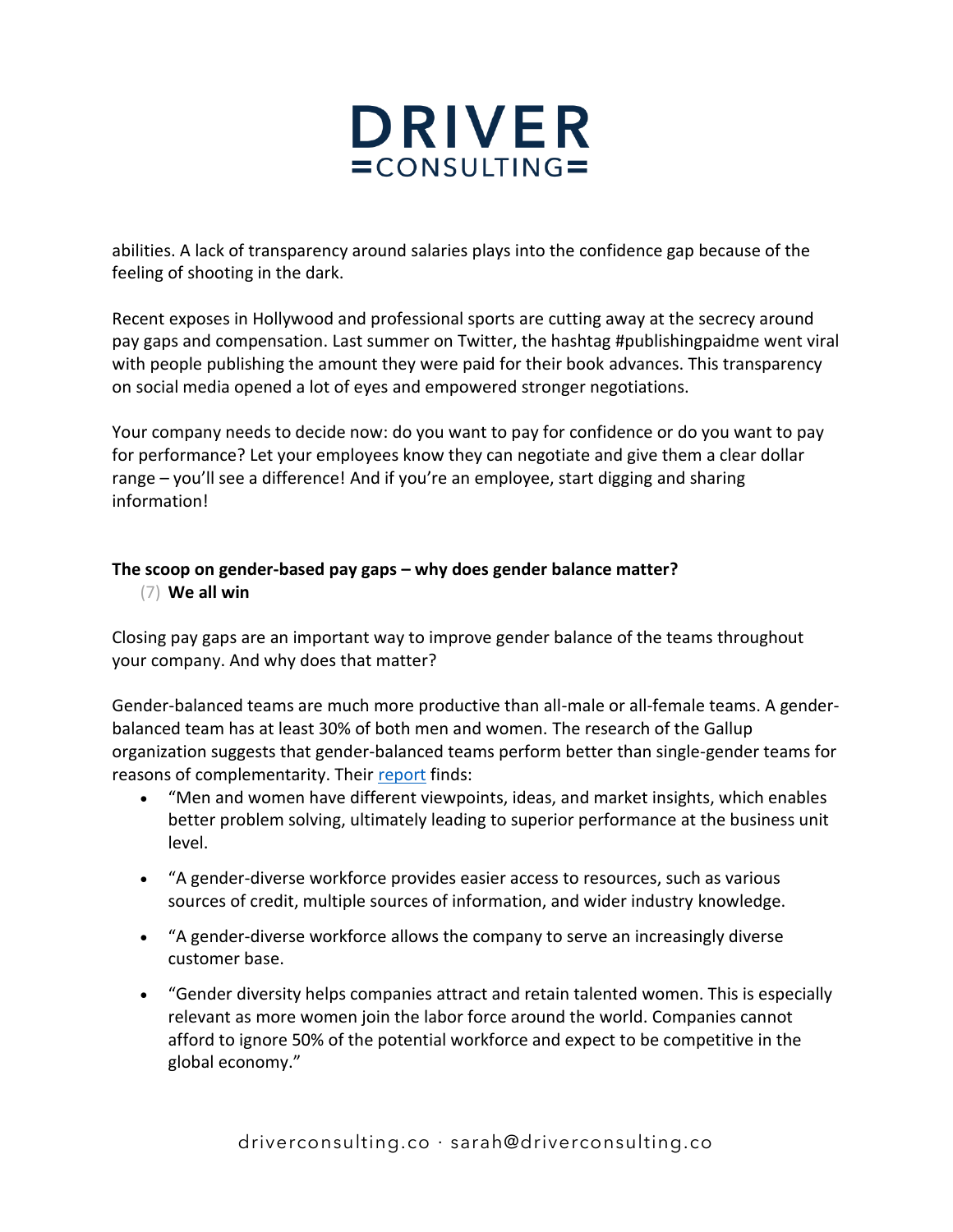

The [Financial Times reports](https://www.ft.com/content/45602ae8-74d1-11e6-bf48-b372cdb1043a) that it is better to have a diverse team of competent people than to have a homogeneous team of the "best and brightest:"

*More broadly, diverse teams can outperform even "star" performers from similar backgrounds because of the power of "collective intelligence", identified by researcher Anita Williams Woolley at Carnegie Mellon University and others. Collective intelligence turns out to trump the average intelligence of individual team members and is enhanced by the presence of more women in a group, whose social sensitivity helps the team cohere.*

#### **The scoop on gender-based pay gaps – how to fix it** (8) **#1 Run the numbers: A pay equity audit**

You're ready to take action, but where to start? First things first: find out where your company's gaps are so you can close them.

Annual, ongoing [pay equity audits](https://hbr.org/2020/11/how-to-identify-and-fix-pay-inequality-at-your-company) are standard at companies like PayPal and Salesforce that want to eliminate their pay gaps. PayPal, which operates on a mission to "democratize payments," evaluates pay three times a year for all of its 20,000 employees. Its efforts are garnering results: as of 2019, PayPal had closed its pay gap by 90%.

The short-term financial interest in keeping salaries low is dwarfed by the long-term financial benefits that companies gain by ensuring they retain women and help women advance to the highest levels.

# **The scoop on gender-based pay gaps – how to fix it** (9) **#2 Salary history is history**

Far and away the easiest step toward pay equity is to eliminate salary history considerations. Don't ask for it. Don't factor it in. Ban the question! There's a good reason that requests for salary history are [banned in 21 states](https://www.hrdive.com/news/salary-history-ban-states-list/516662/) with more states banning it every year – it's irrelevant and unfair!

GoDaddy is one of many companies that have removed a compensation history question from its application so that female candidates could "leave their compensation baggage behind."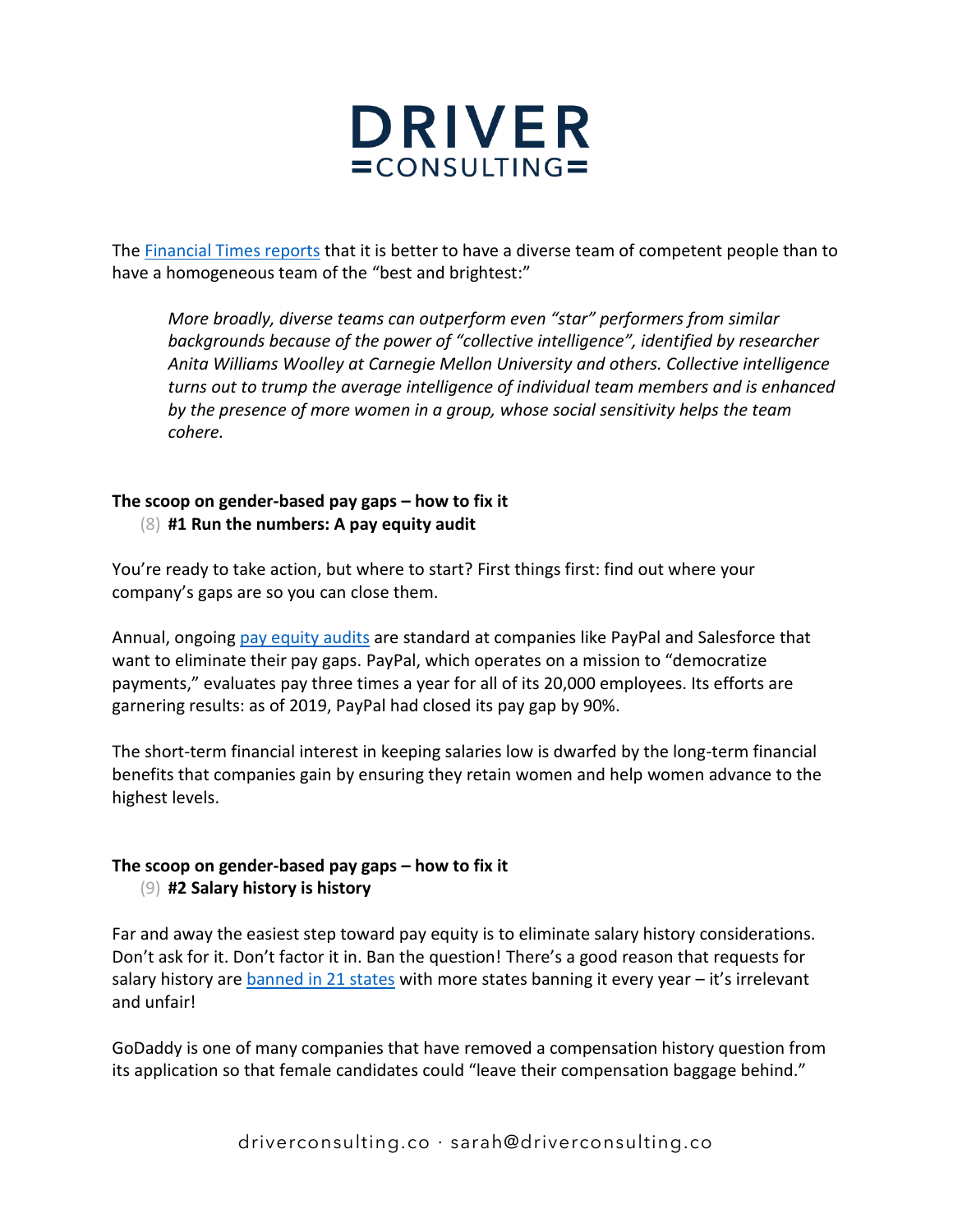

#### **The scoop on gender-based pay gaps – how to fix it**

(10) **#3 Transparency**

"The strongest evidence on effectiveness in narrowing gender disparities is found for policies that increase transparency."

• [NBER report,](https://www.nber.org/papers/w28183) December 2020

Close the information gap to close the pay gap. There are several great ways to increase transparency in compensation and help close the pay gap:

- Include a clear pay range in job descriptions
- Provide clear communication around negotiation practices and expectations
- Be open about discussing staff salaries
- Establish clear compensation "bands" or ranges for positions

As with so many of these efforts, the benefits of transparency extend beyond closing pay gaps. A [2020 Payscale report](https://www.payscale.com/compensation-trends/the-2020-gender-pay-gap-report-reveals-that-women-still-earn-less-for-equal-work/) notes: "As part of a broader compensation plan, pay transparency has been shown to have a positive effect on job satisfaction, employee engagement, and productivity."

# **The scoop on gender-based pay gaps – how to fix it**

# (11) **#4 Boost objectivity in hiring, compensating, evaluating, and promoting**

Implementing practices that minimize bias and **boost objectivity** are critical to closing pay gaps. One major contributor to gender-based salary gaps are subjective evaluations that often favor men even when their job performance is equal or worse. Less subjectivity and more focus on performance means less room for bias to creep in.

Here's what that can look like:

- Clear rubrics for establishing compensation and giving raises
- Clear rubrics for evaluating and rating employee performance with as many objective evaluation criteria as possible
- [Structured interviewing](https://rework.withgoogle.com/guides/hiring-use-structured-interviewing/steps/introduction/) practices
- Training managers to minimize the subjectivity in evaluation processes
- Establishing mixed-gender evaluation and salary committees
- Anonymizing demographic information on resumes and applications